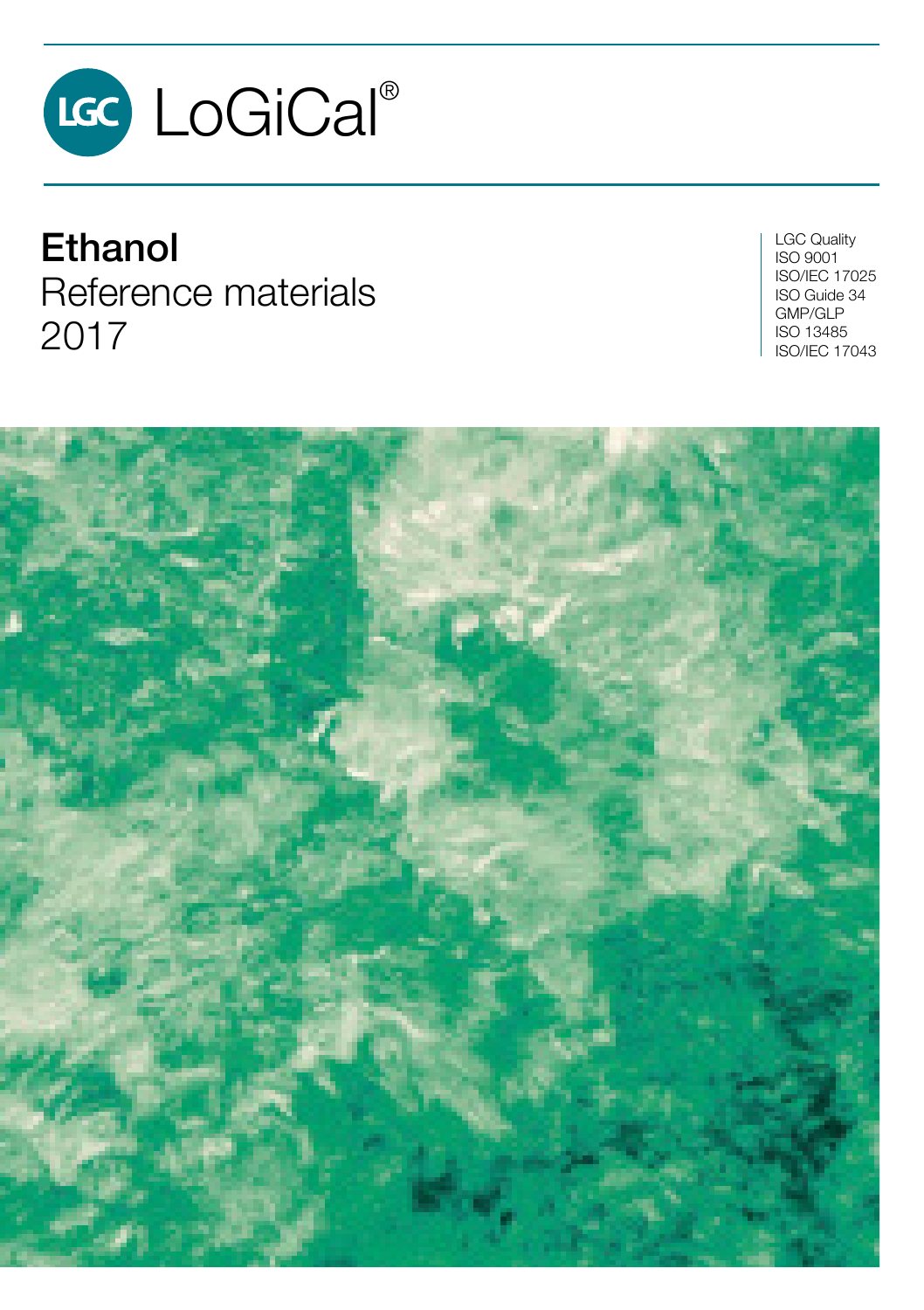## **Science for a safer world**

LoGiCal<sup>®</sup> reference materials are produced under the rigorous quality assurance standards of ISO Guide 34.

**LGC — a global leader in measurement standards, reference materials, laboratory services and proficiency testing.**

With 2,600 professionals working in 21 countries, our analytical measurement and quality control services are second-to-none.

As the global leader, we provide the widest range of reference materials available from any single supplier.

When you make a decision using our resources, you can be sure it's based on precise, robust data. And that together, we're creating fairer, safer, more confident societies worldwide.

**lgcstandards.com**

**With over 2,600 products in our portfolio, the LoGiCal® range provides a comprehensive selection of drugs of abuse, prescription drugs, metabolites and stable isotope labelled reference materials.** 

| Part number    | Description                    | Pack size        |
|----------------|--------------------------------|------------------|
| LGCETH-10-SET  | Aqueous ethanol, 10 mg/100 ml  | $10 \times 1$ ml |
| LGCETH-20-SET  | Aqueous ethanol, 20 mg/100 ml  | $10 \times 1$ ml |
| LGCETH-25-SET  | Aqueous ethanol, 25 mg/100 ml  | $10 \times 1$ ml |
| LGCETH-30-SET  | Aqueous ethanol, 30 mg/100 ml  | $10 \times 1$ ml |
| LGCETH-40-SET  | Aqueous ethanol, 40 mg/100 ml  | $10 \times 1$ ml |
| LGCETH-50-SET  | Aqueous ethanol, 50 mg/100 ml  | $10 \times 1$ ml |
| LGCETH-80-SET  | Aqueous ethanol, 80 mg/100 ml  | $10 \times 1$ ml |
| LGCETH-100-SET | Aqueous ethanol, 100 mg/100 ml | $10 \times 1$ ml |
| LGCETH-110-SET | Aqueous ethanol, 110 mg/100 ml | $10 \times 1$ ml |
| LGCETH-130-SET | Aqueous ethanol, 130 mg/100 ml | $10 \times 1$ ml |
| LGCETH-150-SET | Aqueous ethanol, 150 mg/100 ml | $10 \times 1$ ml |
| LGCETH-200-SET | Aqueous ethanol, 200 mg/100 ml | $10 \times 1$ ml |
| LGCETH-300-SET | Aqueous ethanol, 300 mg/100 ml | $10 \times 1$ ml |
| LGCETH-400-SET | Aqueous ethanol, 400 mg/100 ml | $10 \times 1$ ml |
| LGCETH-500-SET | Aqueous ethanol, 500 mg/100 ml | $10 \times 1$ ml |



Ethanol is the most frequently measured substance in Forensic Toxicology.

LoGiCal<sup>®</sup> Ethanol are traceable to not one, but two National Measurement Institute reference materials (NIST and ERM) and are ideally suited for use as either calibrators or controls.